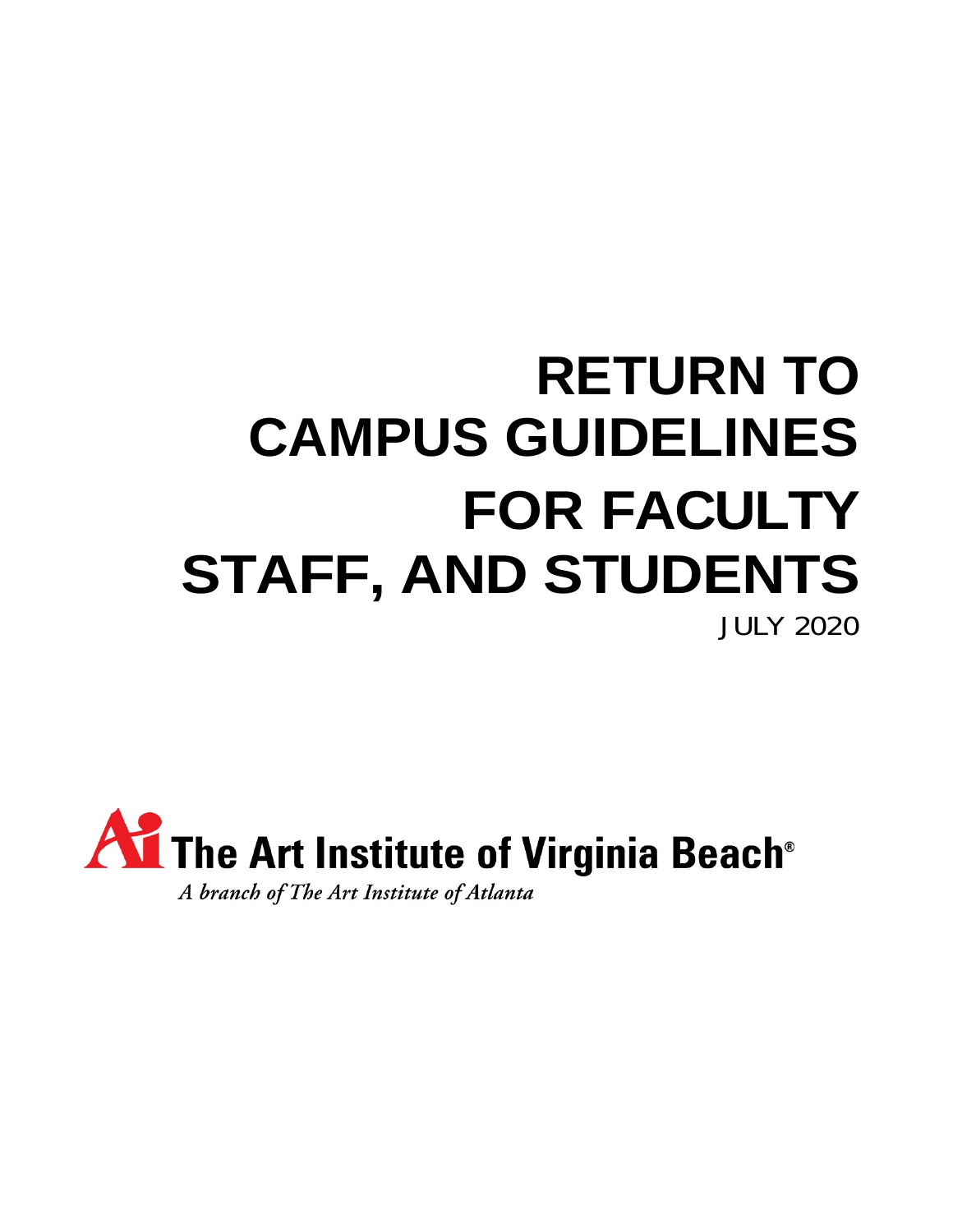### **Contents**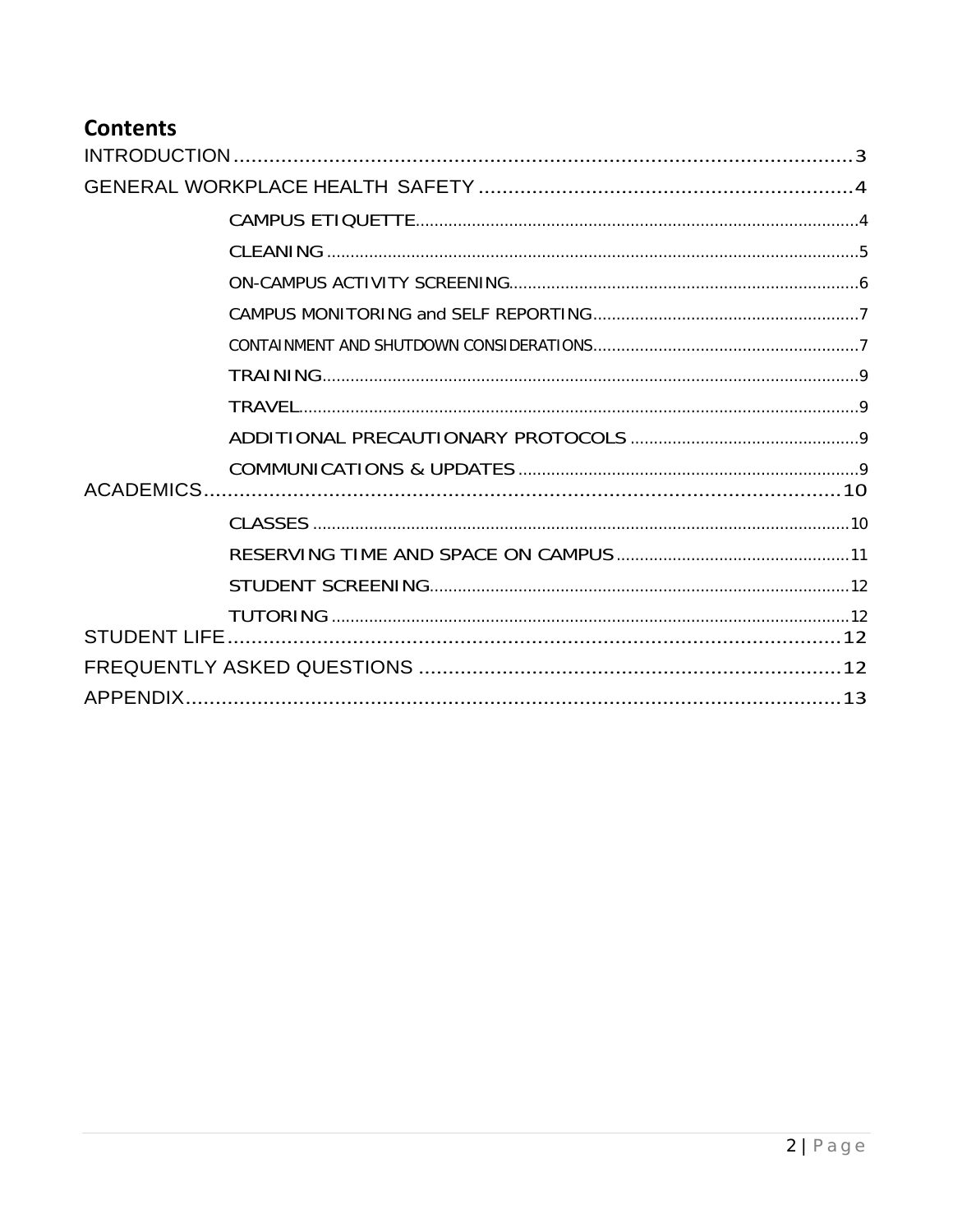## <span id="page-2-0"></span>**INTRODUCTION**

At The Art Institutes, we are committed to the health and safety of our students, faculty, and staff. Since March 2020 our institutions have been addressing the impact of the Coronavirus (COVID-19) on a daily basis. The Institutional Leaders of the Art Institutes have decided to move forward and begin a reopening phase beginning August 17, 2020.

Academics departments are preparing to offer the majority of courses for the Summer and Fall 2020 quarters in a virtual format and are developing instruction in ways to achieve student learning outcomes while supporting the health and safety of all. This document describes how we will operate when we reopen campuses. The Art Institutes will continue to monitor developments related to COVID-19, and, as such, all guidance related to the return to campuses may be subject to change.

While the virtual instruction environment provides a robust learning option for many students, we also acknowledge the benefits of face-to-face instruction. To that end, we are planning to return to face-to-face instruction in a limited format beginning August 17, 2020. However, the return to the campus will be based on a "new normal" where adjustments will be made to every facet of the on campus experience. As the public health situation evolves by state and additional guidance becomes available, The Art Institutes will remain flexible and will adjust plans as necessary.

We confirm that:

- 1. The Art Institutes can implement Health Safety guidance provided by the CDC;
- 2. The Art Institutes can procure sufficient materials and equipment to implement all of the Workplace and Health Safety guidance, as well as training for staff and faculty.

Please take time to review this guide as it contains answers to many of the questions related to preparing for and operating during our reopening.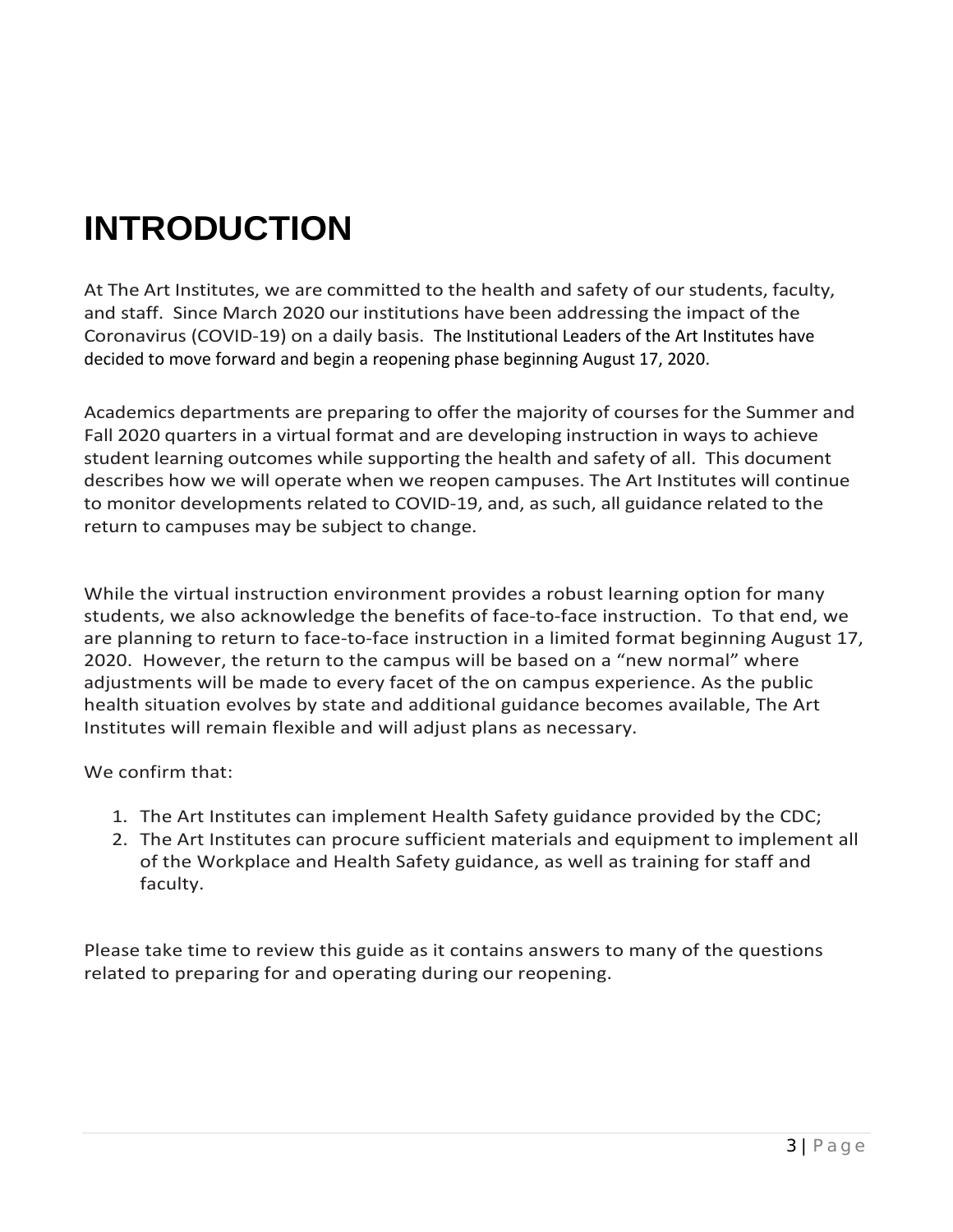## <span id="page-3-0"></span>**GENERAL WORKPLACE HEALTH SAFETY**

The Art Institutes are taking preventative measures to protect the campus community to the fullest extent possible. A few sample changes that have been implemented to prepare for a successful return to campuses are the following: Spaces including offices, classrooms, and the library will have seating configurations to enable social distancing at a minimum of six feet apart. Water fountains will not be operating until further notice. Ai Cares Health and Safety Kits will be distributed upon your arrival, such as a mask, hand sanitizer with at least 60% alcohol, and alcohol wipes.

#### <span id="page-3-1"></span>**CAMPUS ETIQUETTE**

The best scenario to prevent a possible outbreak of the COVID-19 virus on campus is for each person to commit to our Campus Etiquette guidelines, which acknowledges best practices identified by experts to stop and slow the spread of the virus. Making a commitment to follow our Campus Etiquette guidelines will allow our campuses to remain as safe as possible. This includes:

- Self-monitoring for symptoms related to the COVID-19 virus. If you have a fever at or above 100.4F, cough, chills, shortness of breath, sore throat, or are experiencing a loss of smell of taste, please seek medical attention. For all faculty, staff, or students who experience any of these systems, we ask that you notify your department head, stay home, and contact your physician prior to returning to campus. Any person who has experienced symptoms or positive testing for COVID-19 may not return to campus for a period of 14 days in addition to providing documentation of a negative virus test.
- Any student, faculty or staff member over the age of 65 or who has an underlying health condition(s) should consider alternatives to on-ground classes or reporting to campus. The Art Institute of Virginia Beach currently allows employees the option to work-from-home and students may take all classes through distance learning.
- Upon entry to the campus, acknowledging you have taken the CDC Coronavirus Self-Check Quiz, which can be found at this [link.](https://www.cdc.gov/coronavirus/2019-nCoV/index.html)
- Wearing a face covering when in public. This means when you are not alone in your private space (e.g. campus office, private study room) you will extend respect for others by modeling this required best practice.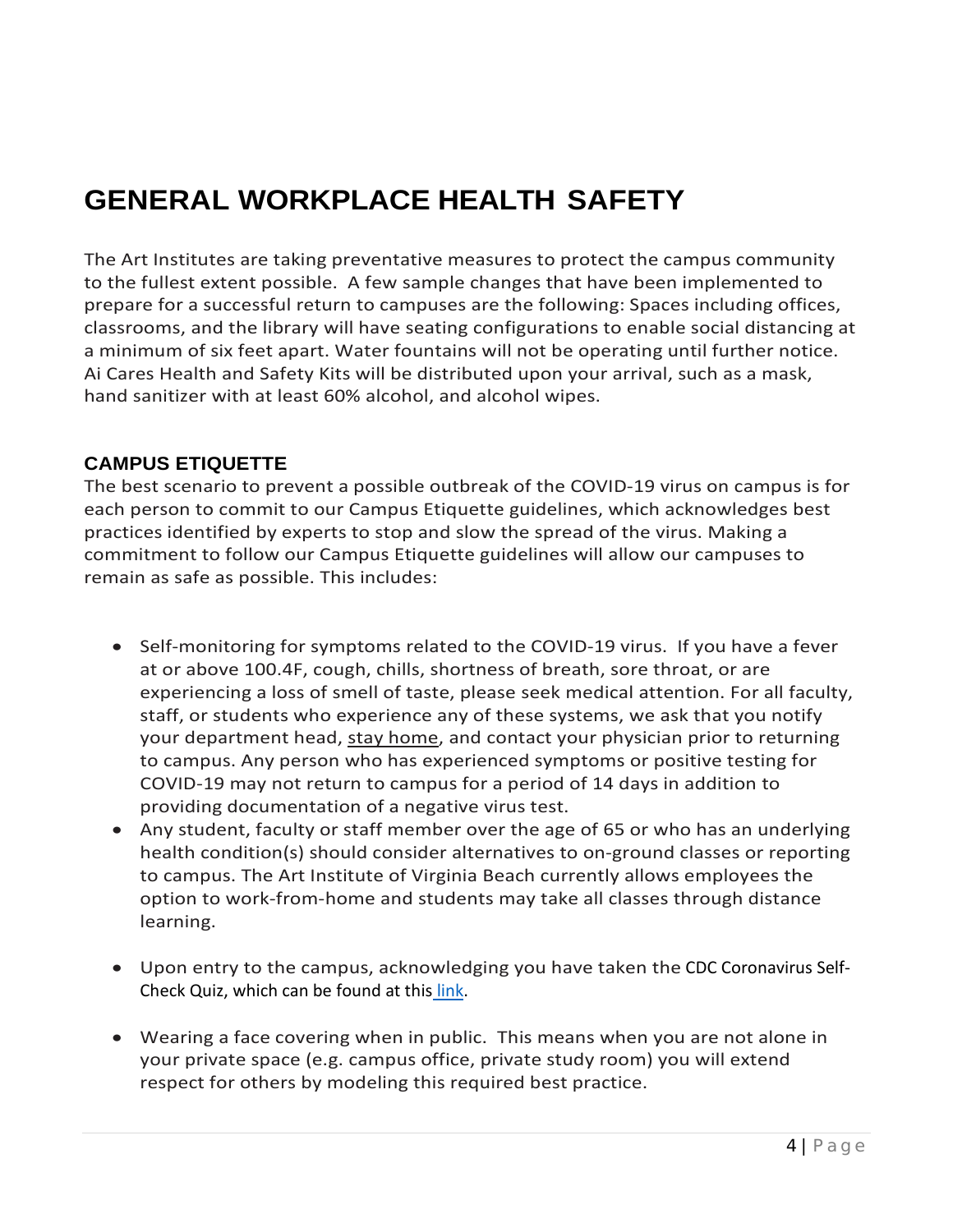- Giving your fellow campus members enough space and remembering to socially distance. Using an elevator only if needed (there is currently a campus maximum capacity of two people at any time) and allowing six feet between seats/people.
- Washing your hands often using soap and water for at least 20 seconds. Use hand sanitizer with at least 60% alcohol when a restroom is not within reach. Additional hand sanitizer stations have been placed at the entrance of campus buildings. Please use the station in the event you need to touch the door handle upon entering the building.
- Covering your coughs and sneezes. Be aware that by using a disposable tissue, you can limit the amount of germs in the environment.
- Staying away from campus if you believe you might be sick or have been around someone who is sick.

#### <span id="page-4-0"></span>**CLEANING**

Our facilities team will use the most up to date cleaning methods that meet the CDC guidelines to keep areas cleaned and sanitized on a routine schedule. All utilized spaces will include a cleaning checklist posted on the door in English and Spanish. Each building will be cleaned and sanitized throughout the day. There will also be full building cleaning at the end of each day. Cleaning supplies will be provided to all offices and classrooms used on campus to clean high touch areas, including desks, chairs, phones, computers, and copiers. For additional information on our CDC guidance for cleaning and sanitizing, please click at this [link.](https://www.cdc.gov/coronavirus/2019-ncov/community/pdf/Reopening_America_Guidance.pdf)

In the event there is a faculty, staff, or student with a confirmed positive COVID-19 case, the campus will take action to respond with the appropriate level of cleaning. Known affected areas will not be used until the appropriate level of cleaning has been completed.

| Area                  | Tasks                                                                                                                        | <b>Frequency</b> |
|-----------------------|------------------------------------------------------------------------------------------------------------------------------|------------------|
| <b>Main Entrances</b> | Sanitize all door handles and automatic<br>door operators and door surfaces using<br>CDC recommended products.               | Twice daily      |
| <b>Offices</b>        | Desk, work surfaces, keyboards, chair<br>arm rests, and door handles will be<br>sanitized using CDC recommended<br>products. | Once per day     |

The following Return to Campus cleaning protocols will be enforced: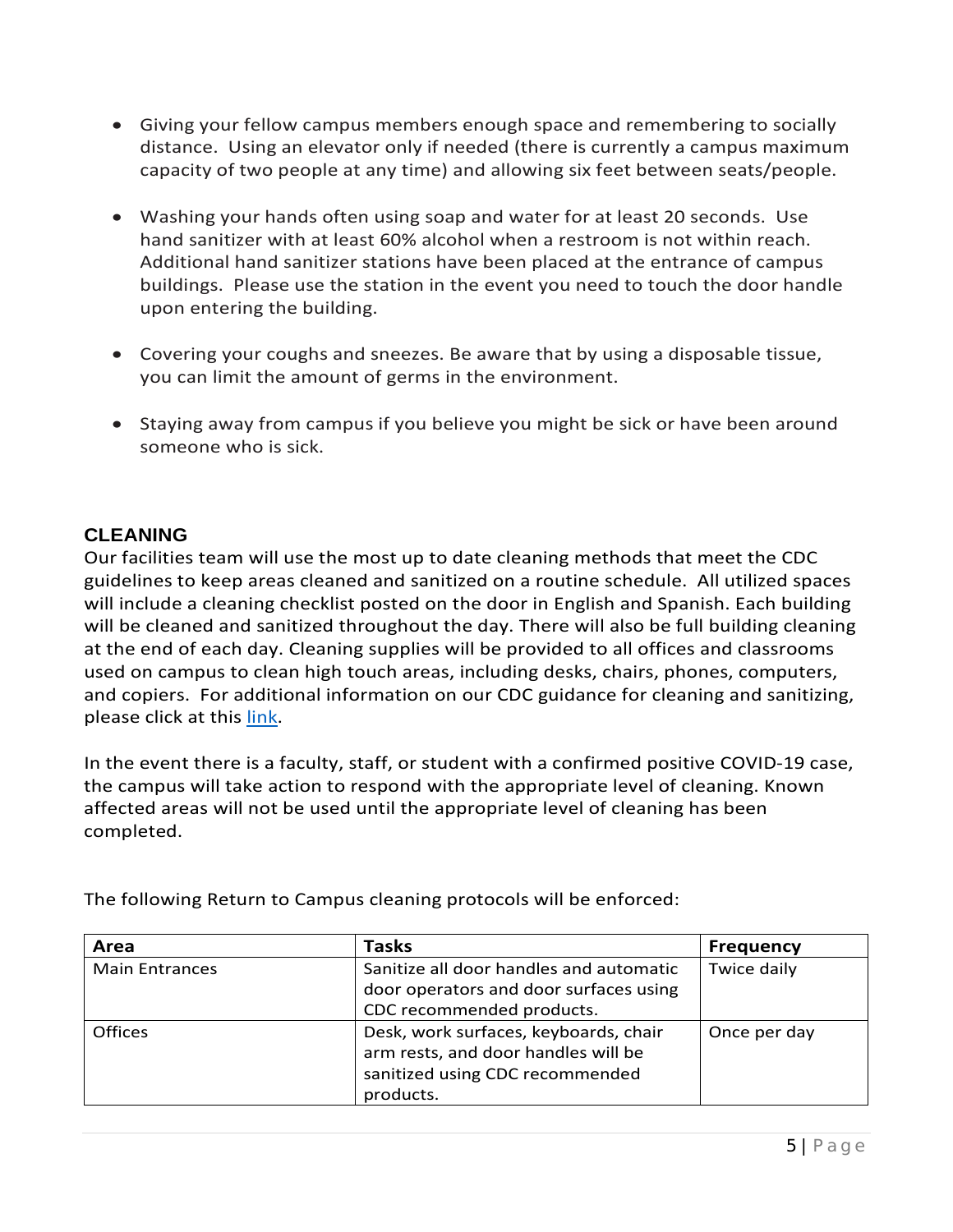| Classrooms/Labs/Studios            | Clean and sanitize all door hardware and<br>automatic door openers using CDC<br>recommended products.                                                                                                                                                                                                                  | Twice per day    |
|------------------------------------|------------------------------------------------------------------------------------------------------------------------------------------------------------------------------------------------------------------------------------------------------------------------------------------------------------------------|------------------|
| <b>Staff Break and Copy Rooms</b>  | Clean and sanitize all door handles,<br>faucet handles and horizontal surfaces<br>using CDC recommended products.                                                                                                                                                                                                      | Once per day     |
| <b>Building Elevators</b>          | Buttons and elevator lobby doors and<br>automatic openers will be disinfected using<br>CDC recommended products.                                                                                                                                                                                                       | Twice per day    |
| Restrooms                          | Sanitize door handles and automatic door<br>operators, wipe down all restroom surfaces<br>daily. Replenish toilet paper, soap and hand<br>sanitizer as required.                                                                                                                                                       | Twice per day    |
| <b>Trash Pickup</b>                | Pick up trash from restrooms and main public<br>areas and corridors (trash from individual<br>offices will be picked up if cans are placed<br>outside offices).                                                                                                                                                        | Once per day     |
| <b>Return to Campus Sanitizing</b> | Sanitize and deep clean all classrooms,<br>computer labs, Libraries, offices and all<br>perimeter campus classroom using CDC<br>recommended products.                                                                                                                                                                  | Once per day     |
| <b>Buildings</b>                   | Each building will be cleaned and disinfected<br>(common spaces, including restrooms) at least<br>once daily. The cleaning schedules will be<br>posted in each building. Aside from trash<br>removal, individuals are responsible for<br>cleaning and disinfecting their own offices (or<br>work areas so designated). | As guided by CDC |

#### <span id="page-5-0"></span>**ON-CAMPUS ACTIVITY SCREENING**

All persons returning to campus must enter through one door, designated for each campus. The campus security guard will ensure all persons entering the building wear a mask. In addition, the security guard will verify all persons entering the building acknowledge the CDC Coronavirus Self-Check Quiz, which can found at thi[s link.](https://www.cdc.gov/coronavirus/2019-nCoV/index.html)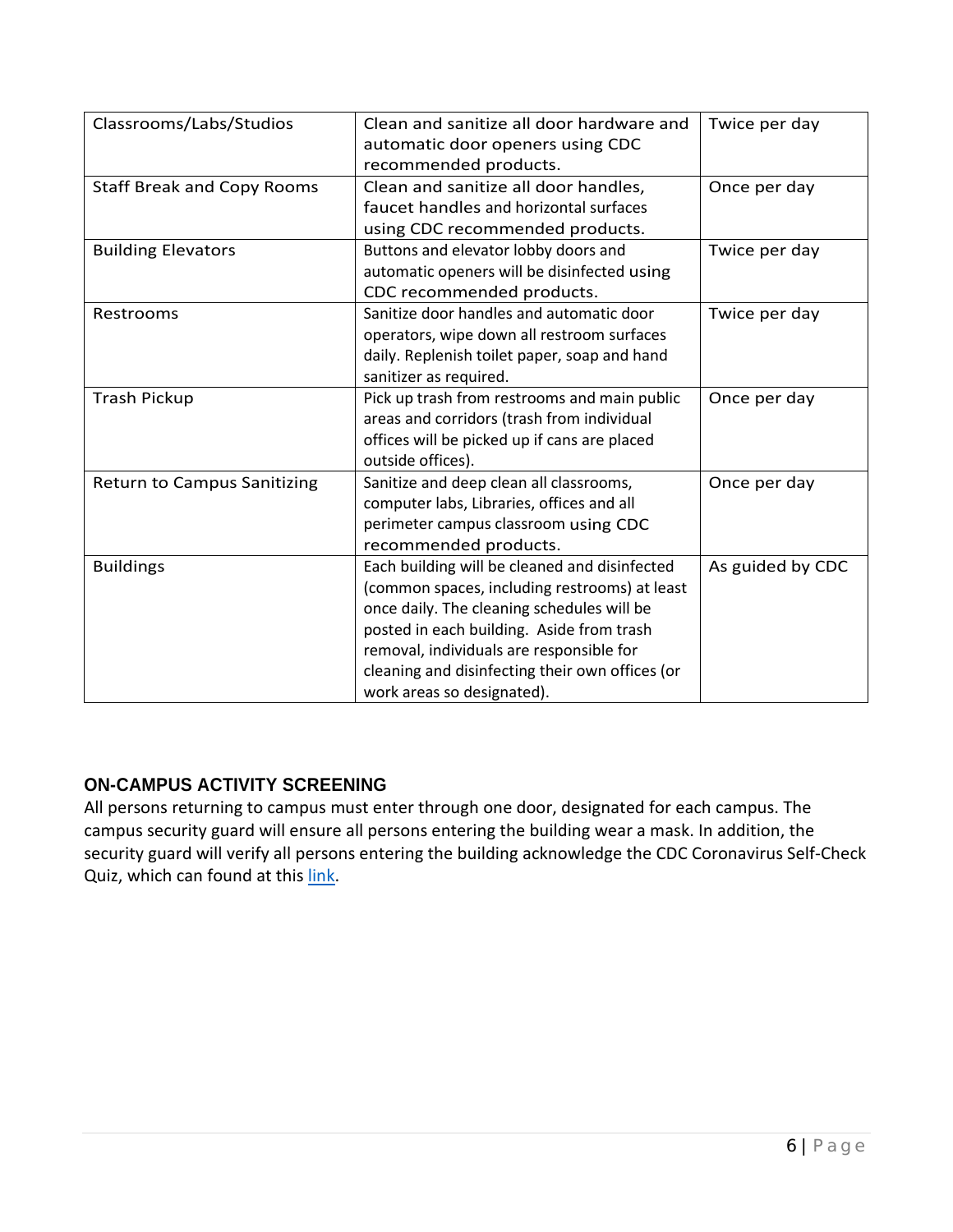#### ON CAMPUS ACTIVITY SCREENING SIGN IN



#### <span id="page-6-0"></span>CAMPUS MONITORING and SELF REPORTING

The Art Institute of Virginia Beach will use the *On Campus Activity Screening* Sign-in document, referenced above, to monitor and surveil any campus level disease detection. All students, faculty and staff members are required to self-report any known COVID-19 symptoms as listed by the CDC. All students, faculty and staff members are encouraged to take the CDC Coronavirus Self-Check Quiz, which can be found at this [link.](https://www.cdc.gov/coronavirus/2019-nCoV/index.html) Anyone with any symptoms should be tested local immediately and self-quarantine until a negative test result is received. Local testing centers are listed here:

- [Velocity Urgent Care](https://www.google.com/search?q=velocity%20urgent%20care%20virginia%20beach&rlz=1C1GCEA_enUS846US846&oq=Velocity&aqs=chrome.5.0l6.4196j0j8&sourceid=chrome&ie=UTF-8&npsic=0&rflfq=1&rlha=0&rllag=36828756,-76104330,3490&tbm=lcl&rldimm=10540197878193151048&lqi=CiN2ZWxvY2l0eSB1cmdlbnQgY2FyZSB2aXJnaW5pYSBiZWFjaFo7ChR2ZWxvY2l0eSB1cmdlbnQgY2FyZSIjdmVsb2NpdHkgdXJnZW50IGNhcmUgdmlyZ2luaWEgYmVhY2g&ved=2ahUKEwjcr62nrI7qAhXjRt8KHWD7DWUQvS4wAHoECAwQJQ&rldoc=1&tbs=lrf:!1m5!1u8!2m3!8m2!1u8050!3e1!1m4!1u17!2m2!17m1!1e2!1m4!1u3!2m2!3m1!1e1!1m4!1u2!2m2!2m1!1e1!1m5!1u15!2m2!15m1!1shas_1wheelchair_1accessible_1entrance!4e2!2m4!1e17!4m2!17m1!1e2!2m1!1e2!2m1!1e3!3sIAE,lf:1,lf_ui:2&rlst=f#rlfi=hd:;si:10540197878193151048,l,CiN2ZWxvY2l0eSB1cmdlbnQgY2FyZSB2aXJnaW5pYSBiZWFjaFo7ChR2ZWxvY2l0eSB1cmdlbnQgY2FyZSIjdmVsb2NpdHkgdXJnZW50IGNhcmUgdmlyZ2luaWEgYmVhY2g;mv:%5B%5B36.8477411,-76.0069267%5D,%5B36.7602302,-76.1467643%5D%5D;tbs:lrf:!1m4!1u17!2m2!17m1!1e2!1m4!1u3!2m2!3m1!1e1!1m4!1u2!2m2!2m1!1e1!2m1!1e2!2m1!1e3!2m4!1e17!4m2!17m1!1e2!3sIAE,lf:1,lf_ui:2)-Town Center Velocity Urgent Care
- CVS Pharmacy Minute Clinic Testing Site-Princess Ann Road [CVS Minute Clinic](https://www.cvs.com/store-locator/cvs-pharmacy-address/4500+Princess+Anne+Road-Virginia+Beach-VA-23462/storeid=4935?WT.mc_id=LS_GOOGLE_FS_4935)

In the case of a positive test result, students, faculty and staff are expected to inform a member of The Art institute of Virginia Beach COVID-19 Coordination Team (listed in Appendix below). If a positive result is reported, t the COVID-19 Coordination Team will use the On-campus Activity Screening Sign-in sheets for the purpose of Contact Tracing for appropriate notification for required quarantining and isolation. This document may be used to assist and partner with the CDC in reference to required contact tracing.

#### <span id="page-6-1"></span>CONTAINMENT AND SHUTDOWN CONSIDERATIONS

The Art Institute of Virginia Beach is constantly monitoring information, guidance and updates issued by the Virginia Department of Health (VDH) in reference to COVID-19. As new information and tools become available from the VDH, (i.e., VDH CovidTracker Application for iphones and Android devices) the campus will evaluate and implement as appropriate.

In the event of a reported positive COVID-19 test result(s) to the campus COVID-19 Coordination Team, the team will contact the Virginia Beach Department of Health and follow any instructions provided. In addition, any positive result(s) will trigger appropriate internal communications (emails, texts, and social media) to students, faculty and staff.

Currently (Summer term July 13-September 26), all academic instruction is taking place through distance learning. The Art Institute of Virginia Beach plans to return to return to campus for on-ground instruction on a limited basis for the Fall term commencing October 5, 2020. In the event of a campus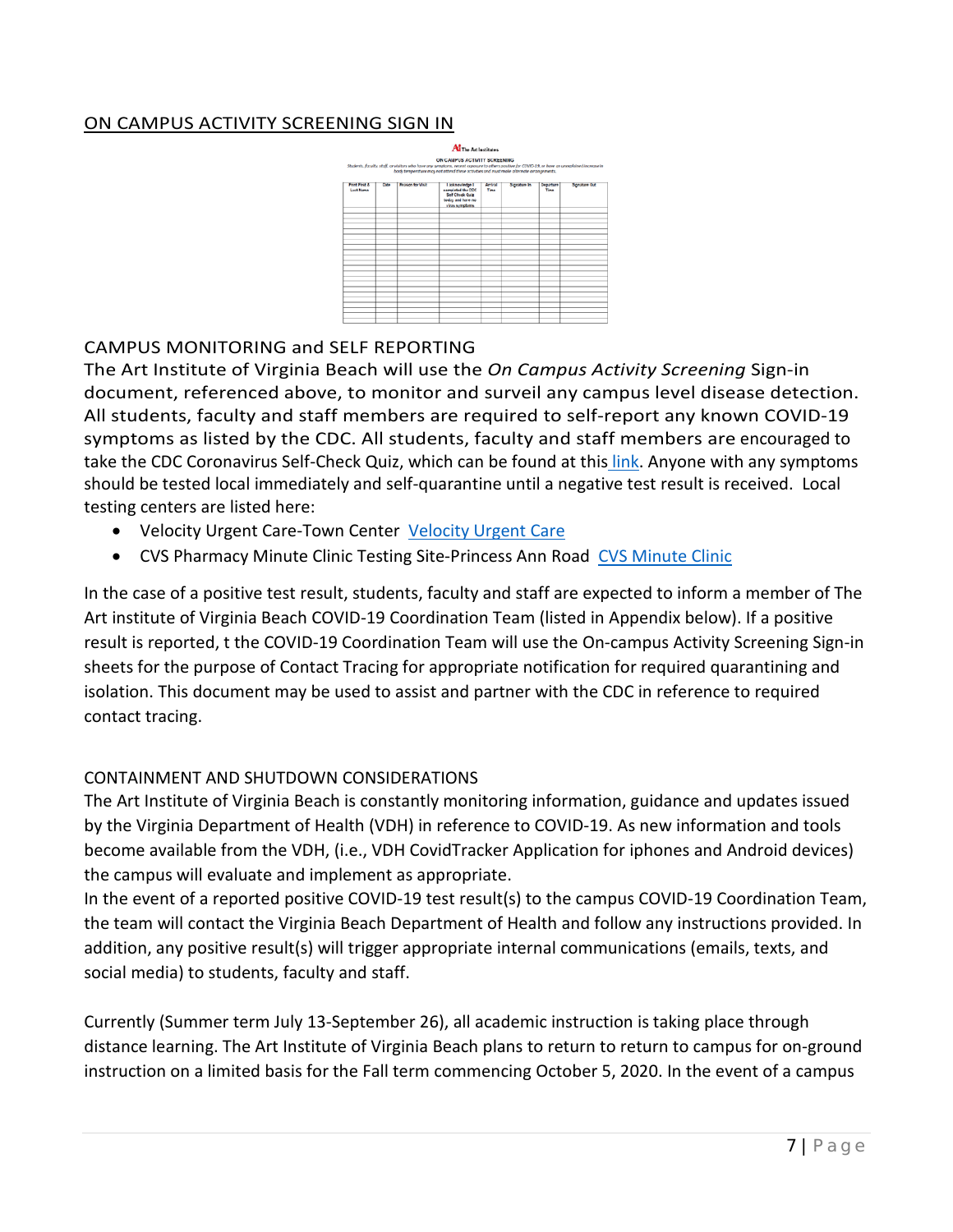COVID-19 outbreak during this time, The Art Institute of Virginia Beach will close all on-campus instruction and return to 100% distance learning instruction.

The Art Institute of Virginia Beach does not currently have a Housing program to consider in the event of a potential shutdown. In addition, the Art Institute of Virginia Beach does not also currently enroll any students classified as International Students.

The continued positive health and welfare of all Art Institute of Virginia Beach students, faculty, and staff will be the guiding principle in making campus decisions to continue on-ground instruction or return to distance learning. The Art Institute of Virginia Beach has determined that a shutdown of onground instruction will be triggered if a report of positive COVID-19 tests simultaneously equals 5% or more of the campus population to include students, faculty, and staff; however, the COVID-19 Campus Coordination Team may recommend a campus shut down as deemed appropriate. If the decision to shutdown on-ground instruction is made, all Art Institute of Virginia Beach students, faculty and staff will be notified immediately using all communication methods available. In addition, the VDH, the CDC, as well as the campus Property Management Company (Divaris) will be notified of the decision in order to inform other building tenants and local community partners.

In the event of a shutdown, the campus COVID-19 Coordination Team will be responsible for ongoing campus management and communications.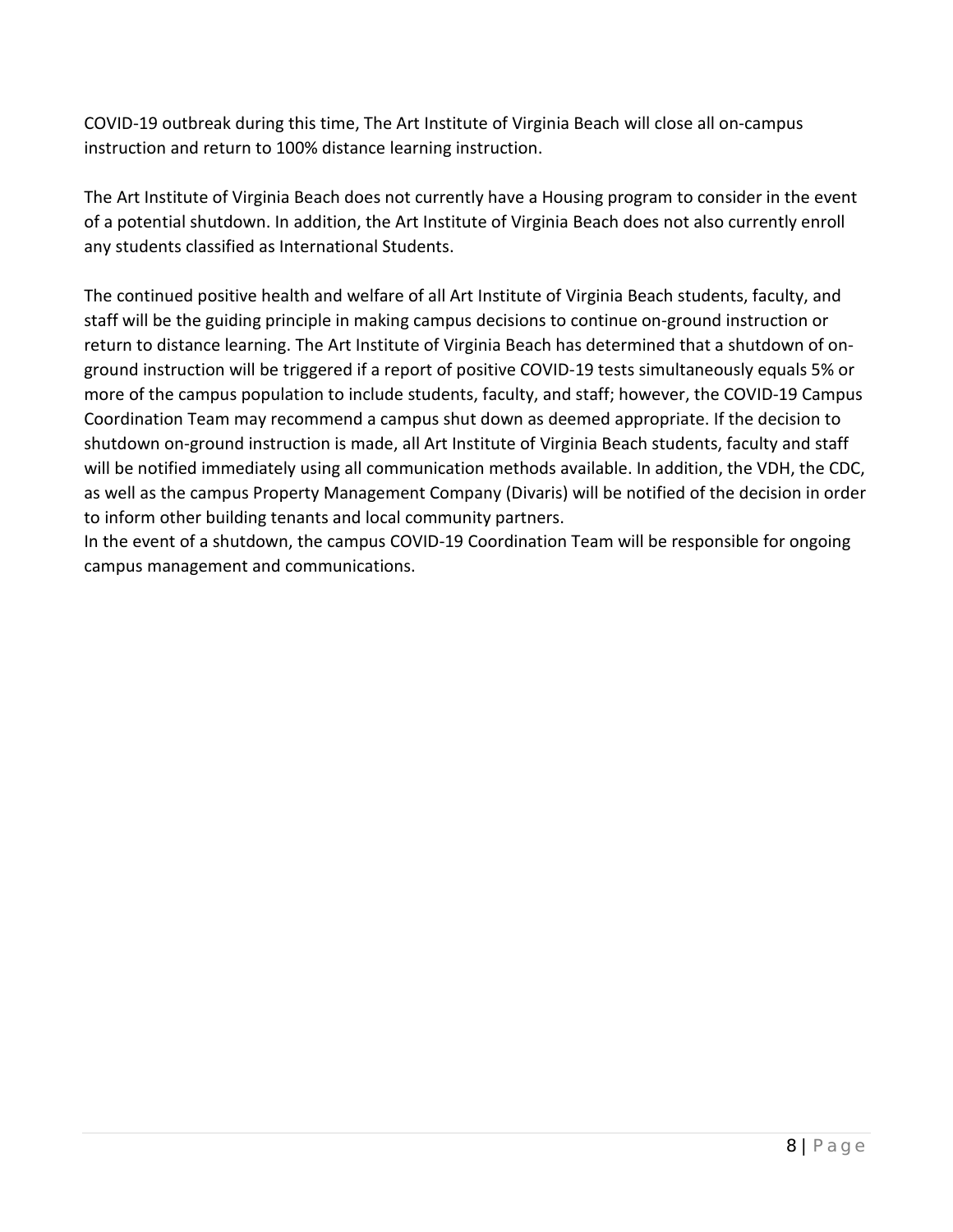#### ON-CAMPUS MEETINGS

The Art Institutes will continue to encourage the use of web-based platforms (e.g. Go To Meeting) for conducting meetings. All large meetings (over 25 people) and events that require face-to-face interaction will require approval by the institution's President. If approved, prior to coming to campus, all guests should take the CDC Coronavirus Self-Check Quiz, which can be found at this [link.](https://www.cdc.gov/coronavirus/2019-nCoV/index.html) Required face-to-face meetings/events with faculty, staff, and students will be expected to follow the Campus Etiquette guidelines.

#### <span id="page-8-0"></span>**TRAINING**

In an effort to continue clear communication, all staff, faculty, and students returning to campus will be required to complete institutionally provided training on COVID-19 precautions. The virtual training will be made available starting the week of August 10, 2020 and sent via email to staff, faculty, and students and will be monitored for compliance. The training materials will align with state and CDC guidelines, including recent updates related to the transmission of COVID-19, preventative measures, campus expectations/etiquette, and other emergency related guidance. Faculty, staff, and students are required to complete and acknowledge the required training prior to returning to campus.

#### <span id="page-8-1"></span>**TRAVEL**

All nonessential travel is postponed for the remainder of Summer 2020. Campuses will follow all state and federal guidelines as it relates to international travel for students.

#### <span id="page-8-2"></span>**ADDITIONAL PRECAUTIONARY PROTOCOLS**

Partitions are in place in areas where students, staff, and faculty may need to stand in line for service. Areas considered include offices with a pull down window, such as the Registrar's Office and Cage. In addition, signage is in place in areas to remind people to social distance, such as signs displaying, "Please Stand Here" and "Please Keep Your Distance."

#### <span id="page-8-3"></span>**COMMUNICATIONS & UPDATES**

Faculty, staff, and students will receive routine updates via their Aii.edu email account. We recommend you check your email account regularly since this will be the official mode of communication for any announcements. You may also receive additional information through our social media channels listed below:

**FACEBOOK – <https://www.facebook.com/artinstitutes/>**

**TWITTER – [https://twitter.com/Art\\_Institutes](https://twitter.com/Art_Institutes)**

**INSTAGRAM – [https://www.instagram.com/art\\_institutes/](https://www.instagram.com/art_institutes/)**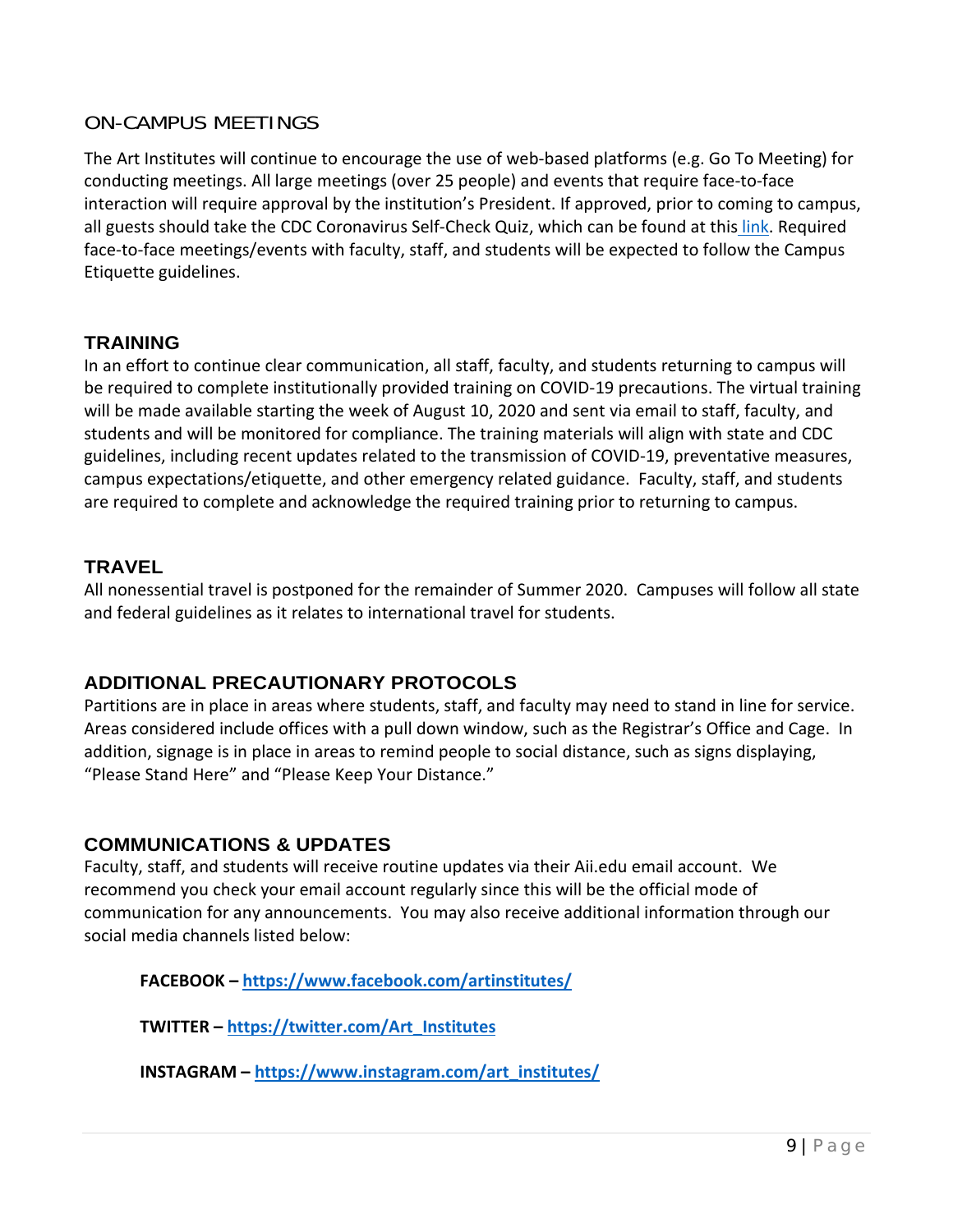**LINKEDIN – <https://www.linkedin.com/school/art-institute/>**

**YOUTUBE – <https://www.youtube.com/user/ArtInstitutes>**

## <span id="page-9-0"></span>**ACADEMICS**

Classes for Summer and Fall 2020 quarters are scheduled as full virtual or hybrid. All hybrid courses will be conducted with the enforcement of social distancing for space/seat setup. This will include no more than 50% capacity of a classroom utilized for any particular class at one time.

#### <span id="page-9-1"></span>**CLASSES**

Classes will have two different formats during Summer and Fall 2020 quarters. These formats may change during the quarter should conditions related to COVID-19 warrant an adjustment. Any course with a face-to-face component will be expected to follow the Campus Etiquette guidelines found in the General Workplace Health Safety portion of this guide. Course formats have been determined strategically by our subject matter experts to ensure student learning outcomes are met.

**HYBRID**:The faculty member will deliver all lecture and demonstration material via D2L Brightspace. The student may return to campus to utilize the studios and/or labs with a subject matter expert available to answer questions and guide students through their assignments (e.g. flipped classroom) on an appointment basis as discussed below. Exams will not be administered in person, unless noted on the syllabus given to students at the beginning of the quarter; almost all exams will be administered asynchronously. In addition, training is being provided to faculty, and IT support will be available to faculty during the quarter. Similarly, students have been surveyed to determine their technology needs.

**VIRTUAL**:The faculty member will deliver all course material in a virtual setting using D2L Brightspace with all assignments and engagement occurring exclusively online. The faculty member will utilize both asynchronous and optional synchronous (recorded) instruction; however, students are expected to actively participate in their virtual courses each week.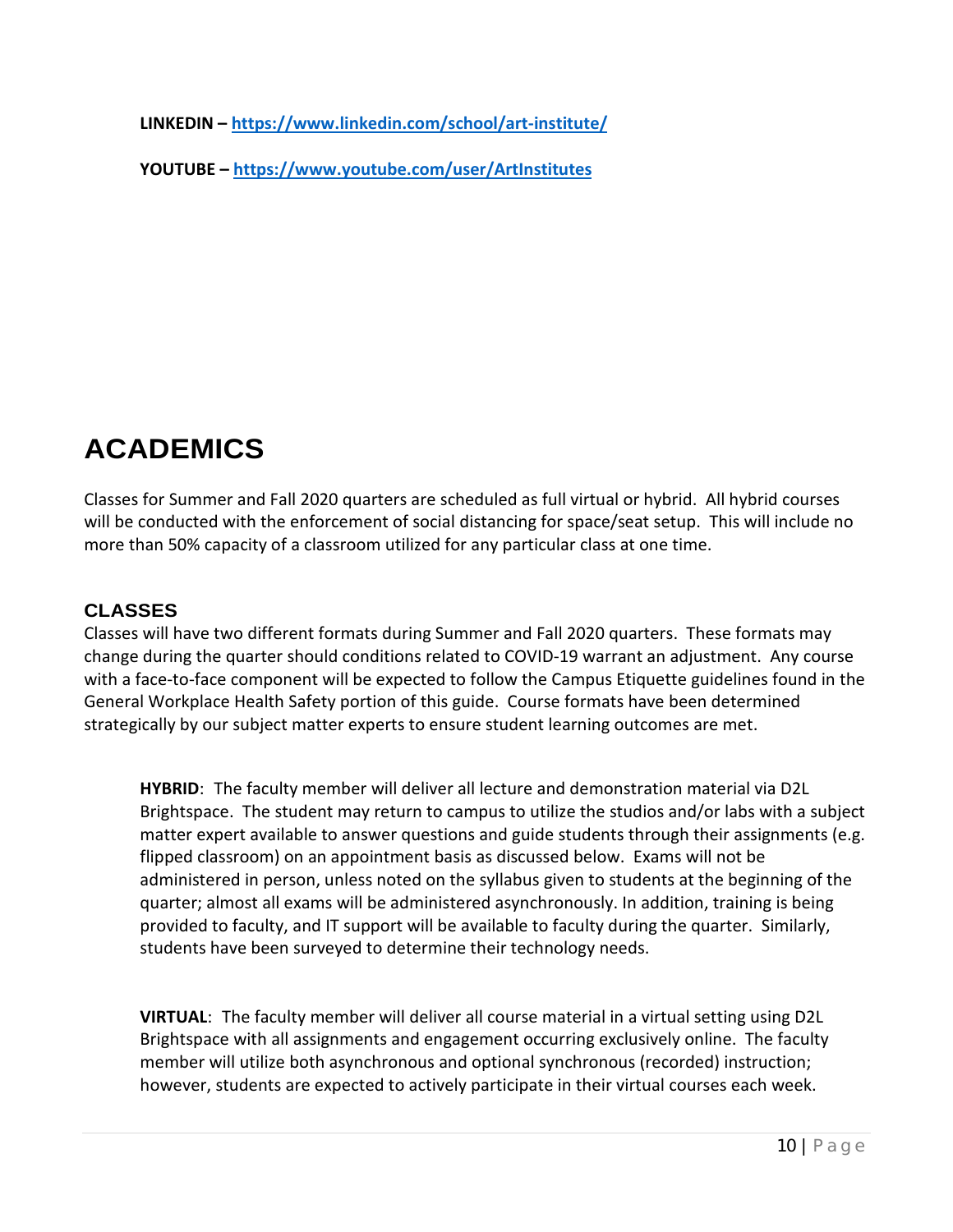#### <span id="page-10-0"></span>**RESERVING TIME AND SPACE ON CAMPUS**

Students will be given the opportunity outside of class to come to the campus and use lab and studio facilities. A staff or faculty member will be present at all times to ensure Campus Etiquette guidelines are followed. No more than 50% of lab or studio will be available to ensure social distancing. No social common areas will be open, including vending areas. Campuses will continue to maintain CDC social distancing guidelines.

Students returning to campus must utilize our online reservation system via the Student Portal to reserve their time slots. Days and times will vary by campus, as needed to meet the students' program needs. A confirmation will be sent to students immediately following their submission.

Spaces may be booked as a group, for several people, or as individual seats inside classrooms. Each space and each seat will have information the user can peruse when booking (e.g. is it accessible, the descriptions of the space, etc.).

Based on social distancing guidelines and the target building occupancy percentage, seats are tagged as "active" or "inactive" for booking. Each bookable seat and space has its own booking/availability calendar, which may be modified at any time as we allow for phased increases in capacity. The sum of all individual seats inside spaces will represent the location capacity, and the sum of all bookable seats will determine the allowed occupancy percentage. Time padding around each reservation will be in place to allow for cleaning. Reservations may be viewed in real time.

#### Reservation System Example User Workflow

Let's assume that student Joe books Seat #18 in a classroom area on the first floor, for Friday, August  $28<sup>th</sup>$ , from 2-4pm. Joe would receive an email confirmation of the booking, and the email will have instructions on what to do when he arrives on campus. The email would also contain a 3 character security code that is unique to each reservation.

On Friday at 2pm Joe would arrive to the space, find seat #18 and scan the QR\* code next to the seat. This will load a form on their mobile browser, asking Joe to enter the 3 character code from the confirmation email. This step verifies that it is indeed Joe who is about to take Seat #18 and not another student who happened to be on campus (because only Joe has this unique 3 character code that is associated with Seat #18 from 2-4pm on Friday August  $28<sup>th</sup>$ .

Due to the need for confidentiality, students wishing to make an appointment with the Office of Disability Support Services will need to call or email the office to make an appointment.

Email: [\\_aidisabilityservices@aii.edu](mailto:_aidisabilityservices@aii.edu) Phone: (888) 719-8607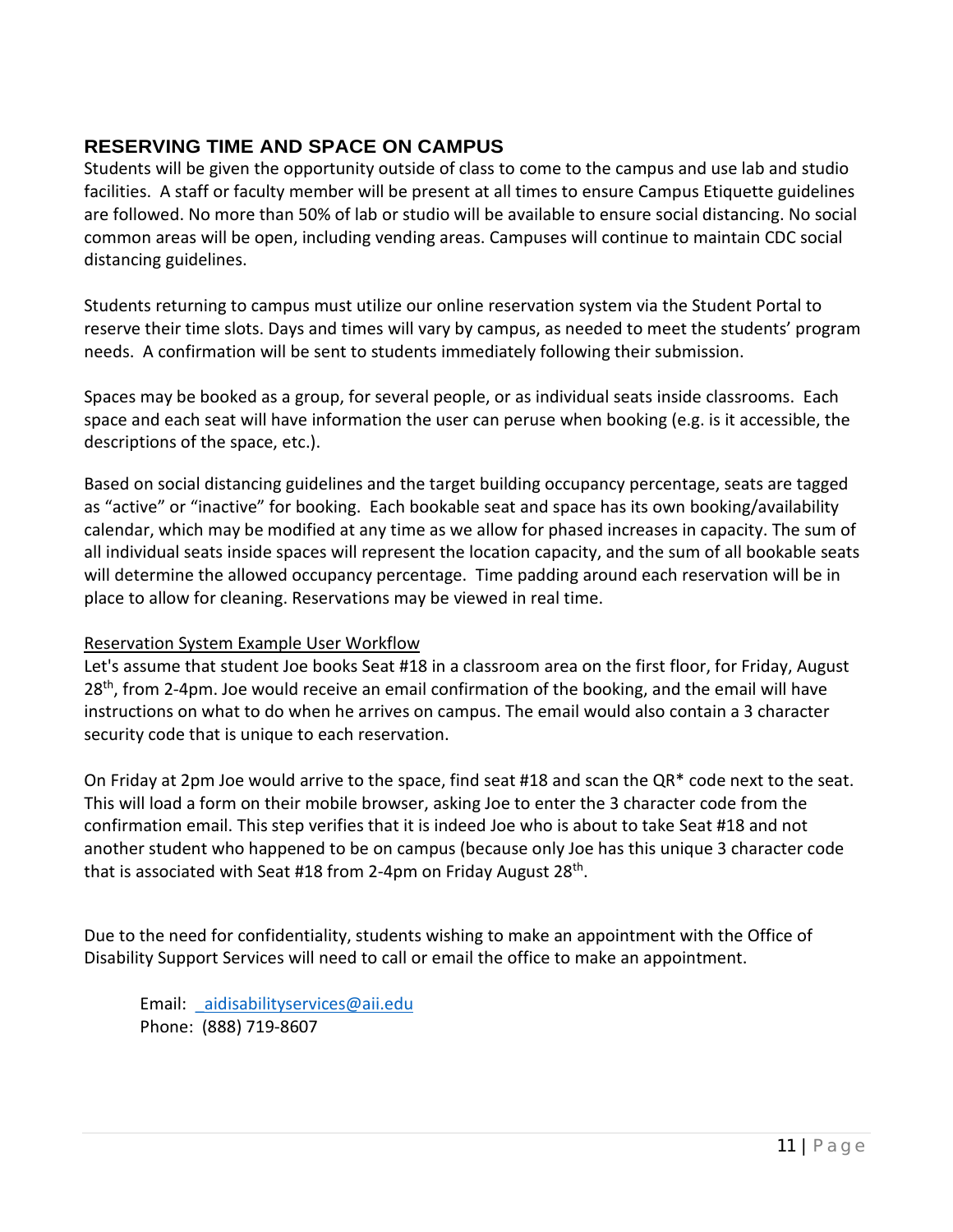#### <span id="page-11-0"></span>**STUDENT SCREENING**

Student must enter through one door, designated for each campus. Students should arrive no more than ten (10) minutes prior to their reservation. The campus security guard will verify the reservation of each student and ensure all persons entering the building wear a mask. In addition, the security guard will verify all persons entering the building acknowledge the CDC Coronavirus Self-Check Quiz.

#### <span id="page-11-1"></span>**TUTORING**

No face-to-face tutoring will be conducted during Summer and Fall 2020 quarters; student may sign up for virtual tutoring appointments with their campus.

## <span id="page-11-2"></span>**STUDENT LIFE**

Student Life staff will transition back to campus in August 2020 using a staggered approach. While staff work remotely, all services within the department will continue to be offered. Student Life will continue to hold virtual meetings related to Disability Services, International students, student complaints, and conduct issues.

Given the proximity of campus workspaces and the eventual need to interact closely with students, Student Life staff and office guests must follow the Campus Etiquette guidelines, which can be found in General Workplace Health Safety within this document.

## <span id="page-11-3"></span>**FREQUENTLY ASKED QUESTIONS**

1. What happens if a staff, faculty, or student returning to campus refuses to follow the expectations outlined in this document?

> *If any person entering an Ai campus does not comply with the guidelines outlined in this document, he/she will be asked to leave campus.*

2. What happens with incomplete ("I" or "IP") grades due to inability to complete lab/practicum requirements on campus?

> *If the term ends before a student can complete these requirements, he/she will be given an Incomplete ("I") or In Progress ("IP") for the class. It is the student's responsibility to contact their faculty or Program Chair to complete the requirements of the class. If a student does not attempt to complete their requirements within two subsequent quarters, the faculty should meet*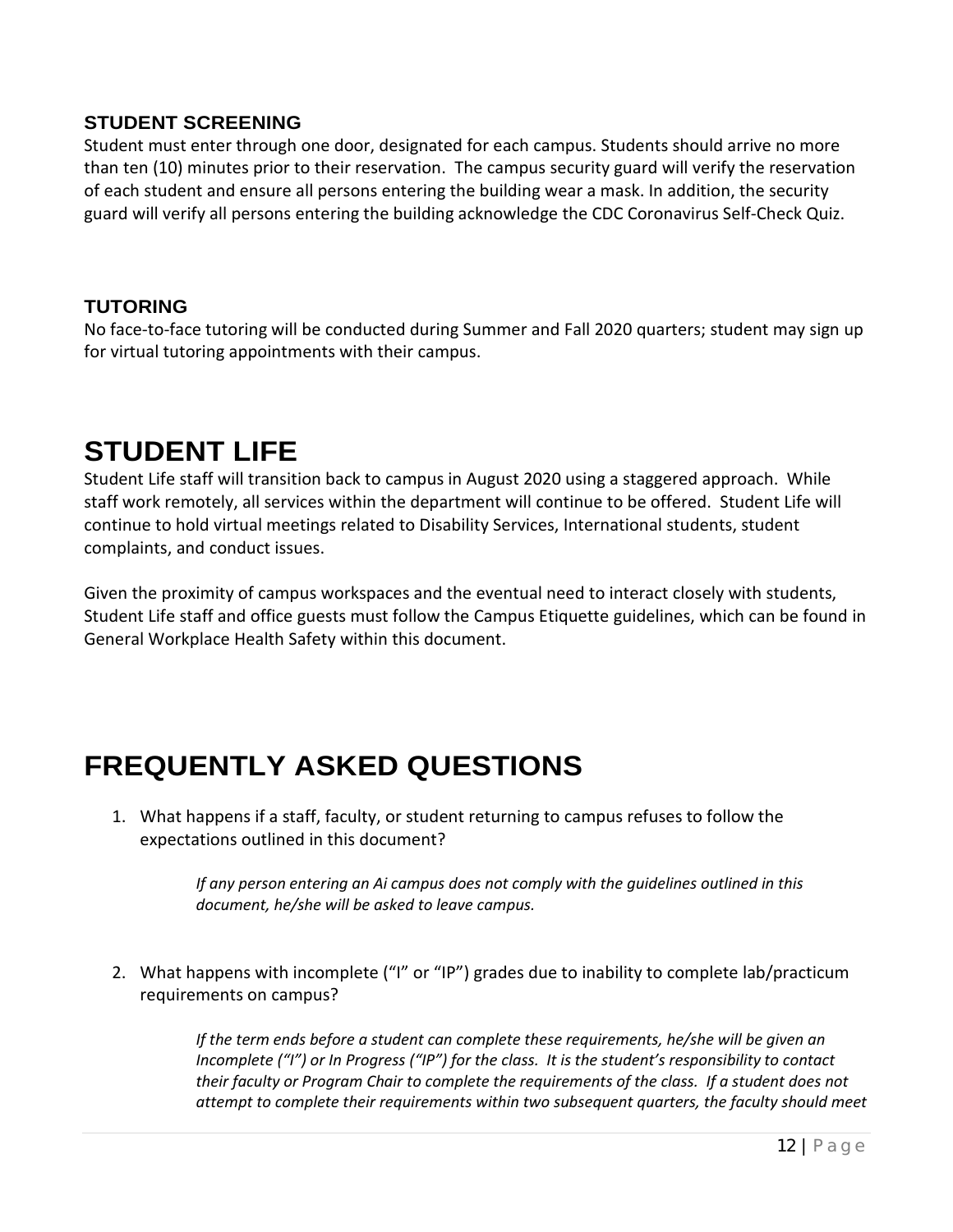*with their Dean of Academic Affairs to determine if the student's "I" or "IP" grade may be continued or will be changed to a Fail ("F") grade.*

3. Can students, faculty, and staff wear cloth face coverings?

Yes, if they meet the criteria outlined by the CDC, which can be found at this [link.](https://www.cdc.gov/coronavirus/2019-ncov/downloads/DIY-cloth-face-covering-instructions.pdf)

4. What should we do if staff/faculty will not come back to campus following the safety protocol because of fear of contracting the virus?

*Contact Human Resources.*

5. How am I notified if there is an emergency?

In case of an emergency, The Art Institutes use the SendWordNow emergency broadcast system. This system, when activated, will send emergency alerts to students and employees emails and cell phones.

6. Will I be notified if a staff, faculty, or student tests positive for COVID-19 at my campus?

*The Art Institute will notify individuals who are known to have experienced direct contact with a person testing positive for COVID-19 and follow recommended local and state health reporting guidelines.*

## <span id="page-12-0"></span>**APPENDIX**

The Art Institute of Virginia Beach (AiVA) has established a COVID-19 Coordination Team. The coordination team as listed below will be the primary campus contacts to deal directly with any and all COVID-19 related issues.

| <b>Name</b>     | Title                          | Phone        | Email            |
|-----------------|--------------------------------|--------------|------------------|
| Eric Watson     | Campus Director                | 757-493-6701 | erwatson@aii.edu |
| Mildred Nyamolo | Director of Financial Aid      | 757-493-6757 | mnyamolo@aii.edu |
| Teresa Fary     | <b>Career Readiness Mentor</b> | 757-493-6722 | tefary@aii.edu   |